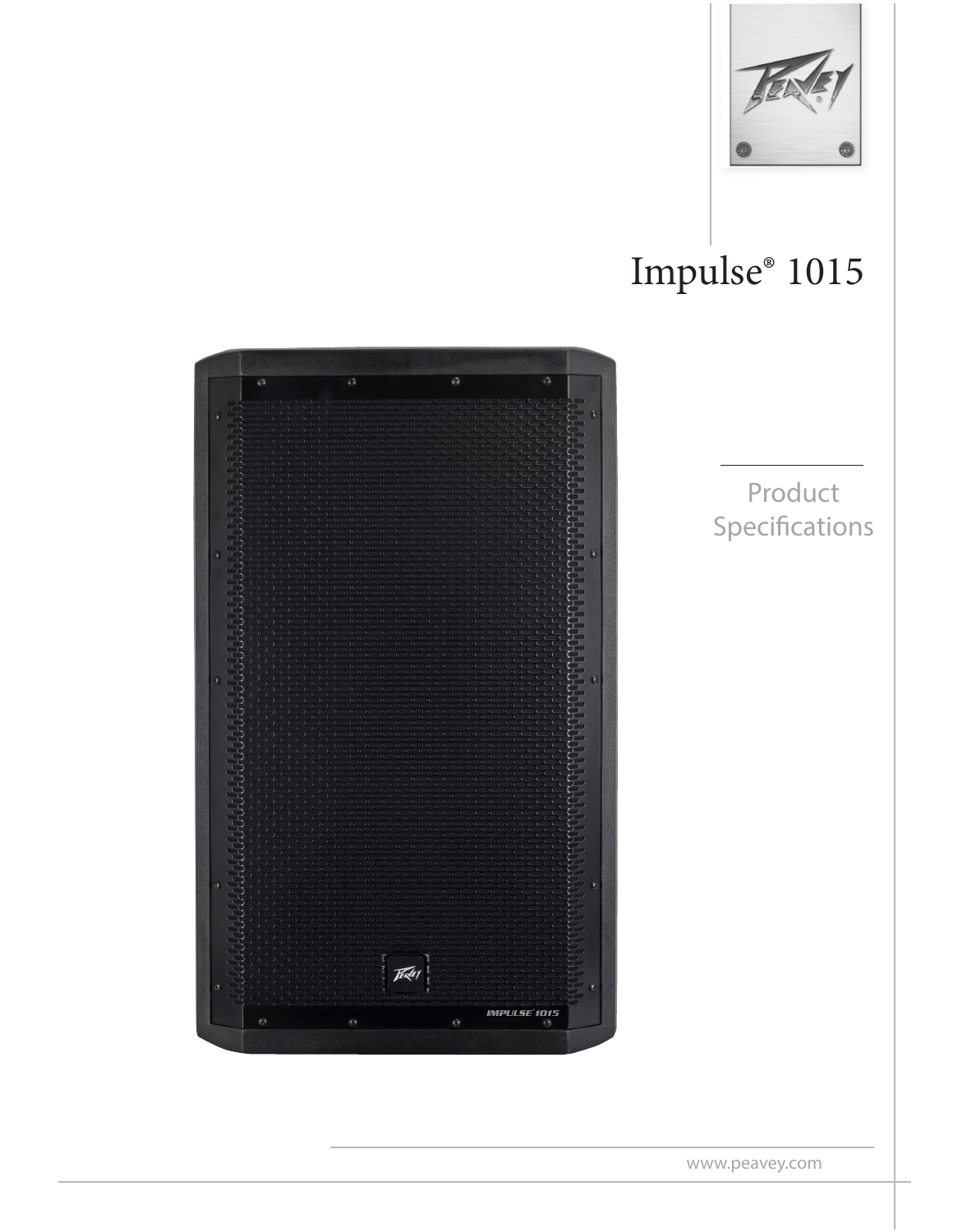### Specifications - Peavey® Impulse® 1015

Frequency Response: 68 Hz to 18 kHz, 1 meter on axis, swept sine in anechoic environment

Usable Low Frequency limit (-10 dB point anechoic): 59 Hz

Nominal sensitivity (1W @1M, swept sine input in anechoic environment): 97 dB (average)

Maximum Sound Pressure Level (1 meter): 124 dB continuous 130 dB SPL peak with music

Radiation Angle measured at -6 dB point of polar response: Nominal: 110 degrees horizontal X 80 degrees vertical (Axis of the vertical main polar lobe is angled down 10 degrees, resulting in the angular pattern with respect to straight ahead being +30, -50 degrees)

Transducer Complement: Low Frequency Section: 1 X 15" woofer, vented Black Widow® 1508-8 BWX WR SS SF (03617980) High Frequency Section: 1 X 1.0" exit, 50 mm voice coil RX™22N Neodymium compression driver on asymmetrical Quadratic Throat CD Horn

Box Tuning Frequency: 45 Hz

Electro-acoustic crossover frequency: 1.9 kHz

Crossover type: Internal passive two-way crossover with driver EQ, and driver level matching incorporated.

Crossover Slopes: 12 dB/octave (2nd order) each driver, both with staggered poles and driver EQ.

Impedance (Z) in ohms (Ω): Nominal: 8.0 Ω Minimum:  $5.3 \Omega$ 

Input Connections: Two NL-4 twist-lock jacks in parallel with a 4 position screw terminal barrier strip.

Enclosure Materials & Finish: Black polypropylene plastic with textured surface, black powder-coated perforated full-coverage grille.

Mounting provisions:

Four rubber feet provide vibration free floor or stage use, and a molded-in stand mounting cup is on the bottom for use with 1 3/8" stand poles. Unit has two four insert mounting groups (8 inserts total) of M6 metric inserts, for use with the Peavey VM 70 mounting bracket, one on the left side, and one on top.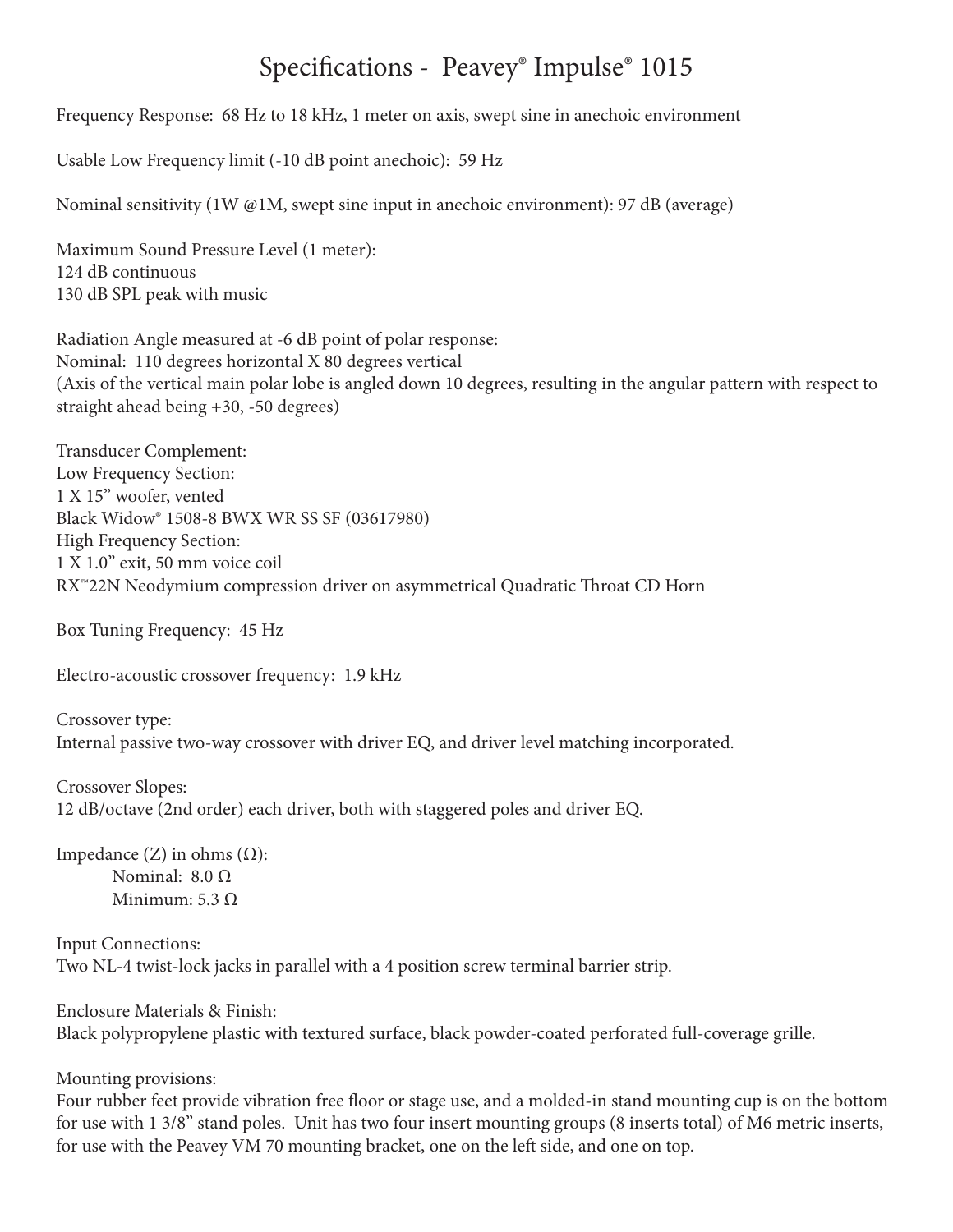Overall Dimensions ( H x W x D ) 28.3"H x 16.75"W x 15.00"D 719 mm x 426 mm x 381 mm

Net Weight: 48 lbs. (21.8 kg)

### Features

- 2-way full range sound reinforcement system
- Black Widow<sup>®</sup> 15<sup>°</sup> 1508-8 BWX WR SS SF long-throw woofer
- RX™22N Neodymium compression driver
- Power Handling: 2000 watts peak, 1000 watts Program
- HF Driver protected by Sound Guard™ III
- Patented Quadratic Throat Waveguide™ technology, 110 by 80 degree coverage
- Rugged plastic injection-molded trapezoidal enclosure
- Cabinet has dual rear corner angled sides for floor monitor use.
- Full-coverage perforated steel grille, with powder coat finish
- Pole mount molded-in for 1 3/8" diameter poles
- M6 metric fly points for VM-70, top and left side of cabinet
- Weather-resistant for sheltered outdoor use.
- Overall system weatherization rating of IP44



WARNING! The Impulse<sup>®</sup>1015 is very efficient and powerful! This sound system can permanently damage hearing! Use extreme care setting the overall maximum loudness!

The apparent sound level of the Impulse®1015 can be deceiving due to its clear, clean sound output. The lack of distortion or obvious distress can make the sound level seem much lower than it actually is. This system is capable of SPL in excess of 130 dB at 1 M from the speaker!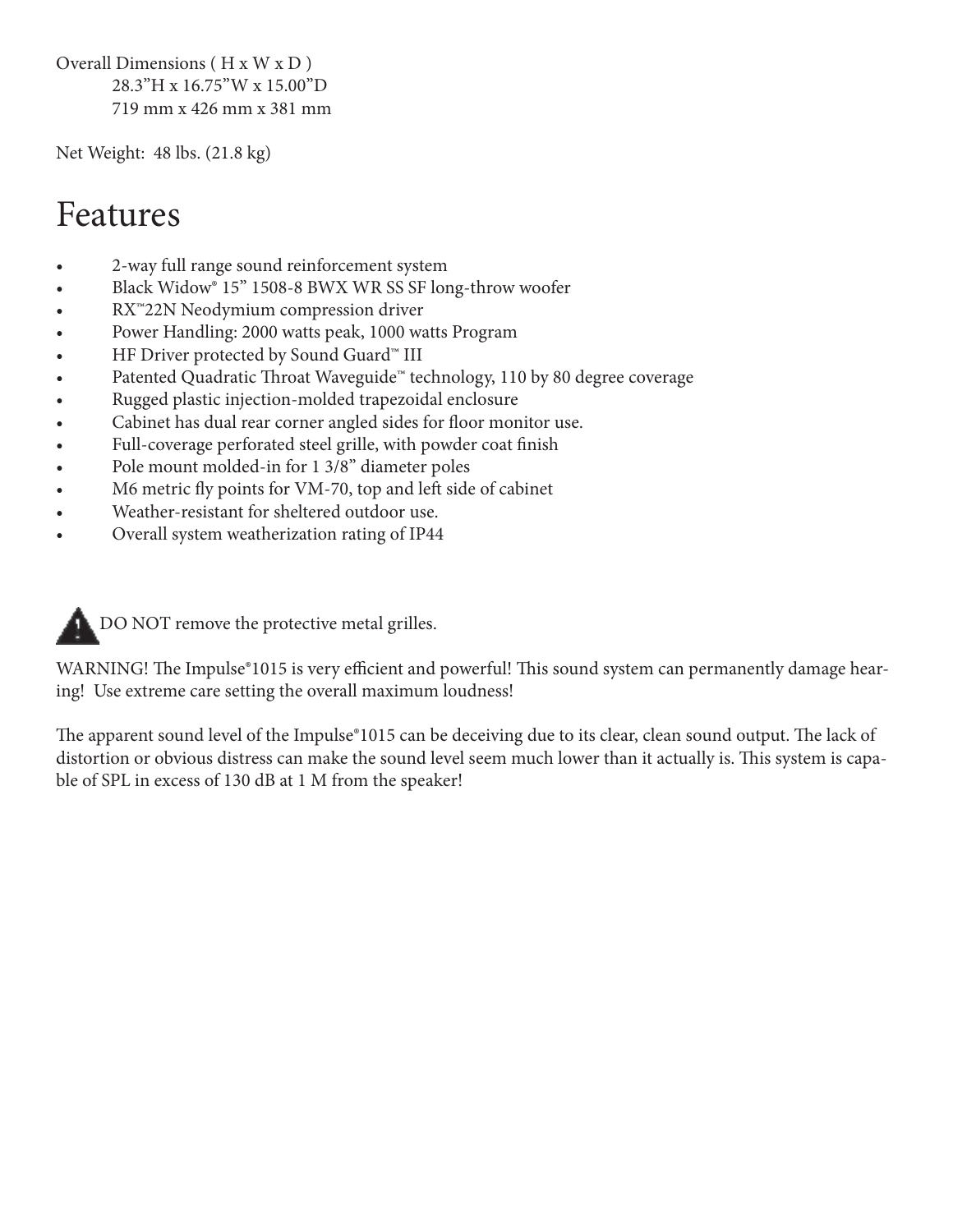### **Description**

The Impulse®1015 is a weather-resistant two-way sound reinforcement system based on a 15" Black Widow® woofer and a RX<sup>™</sup>22N titanium diaphragm dynamic compression driver mounted on a 110 by 80 degree coverage Quadratic Throat Waveguide™. It's contemporary appearance coupled with exceptional performance offer an highly desirable combination.

The light yet durable injection-molded plastic enclosure with molded-in stand mount cup eases portable use for live music or PA sound. The trapezoidal cabinet has three handles for ease of portability, and two extra angled sections on either side to allow use as a floor monitor. Two mounting point locations are available, one on top and one on the side for the Peavey® VM™ 70 mounting bracket. A full length black powder coated perforated steel grille with cloth backing provides system protection and a professional appearance. System is weather-resistant for additional flexibility in sheltered outdoor use.

The two-way system consists of the following driver components: a 15" Black Widow® BWX series woofer with a long throw voice coil. The woofer is capable of over 500 Watts of continuous power handling (AES Std 2-1984). The high frequencies are handled by the new 2" RX™22N Neodymium magnet with titanium diaphragm compression driver. This outstanding driver is coupled to a Quadratic Throat Constant Directivity Waveguide (U.S. Patent #6,059,069) to provide smooth, even response, low distortion and good high frequency dispersion. This horn has an asymmetrical vertical polar response, aiming the main energy lobe down 10 degrees so it reaches the audience instead of going over their heads. This reduces ceiling reflections and ensures greater clarity and gain before feedback.

Full-range input connection to the system is made via two NL-4 four-pin twist-lock jacks and one four screw terminal barrier strip all in parallel. The internal passive crossover features the Peavey-exclusive Sound Guard<sup>™</sup> protection circuit for the tweeter and an advanced topology crossover with high-performance components to provide high power handling and reliability. Sound Guard™ provides long- and medium-term driver overload protection without impairing musical transients or dynamics on the tweeter.

The crossover provides driver roll-off and protection as well as driver EQ for the woofer and horn for a clean, clear and smooth response. High-quality, reliable crossover components include polypropylene capacitors and high-current inductors. The optimal integration of the crossover with the selected drivers results in a smooth frequency response from 67 Hz to 18 kHz.

Despite its compact dimensions, this system can produce very high sound levels and handle 1000 watts program power, resulting in high articulation and long-term reliability.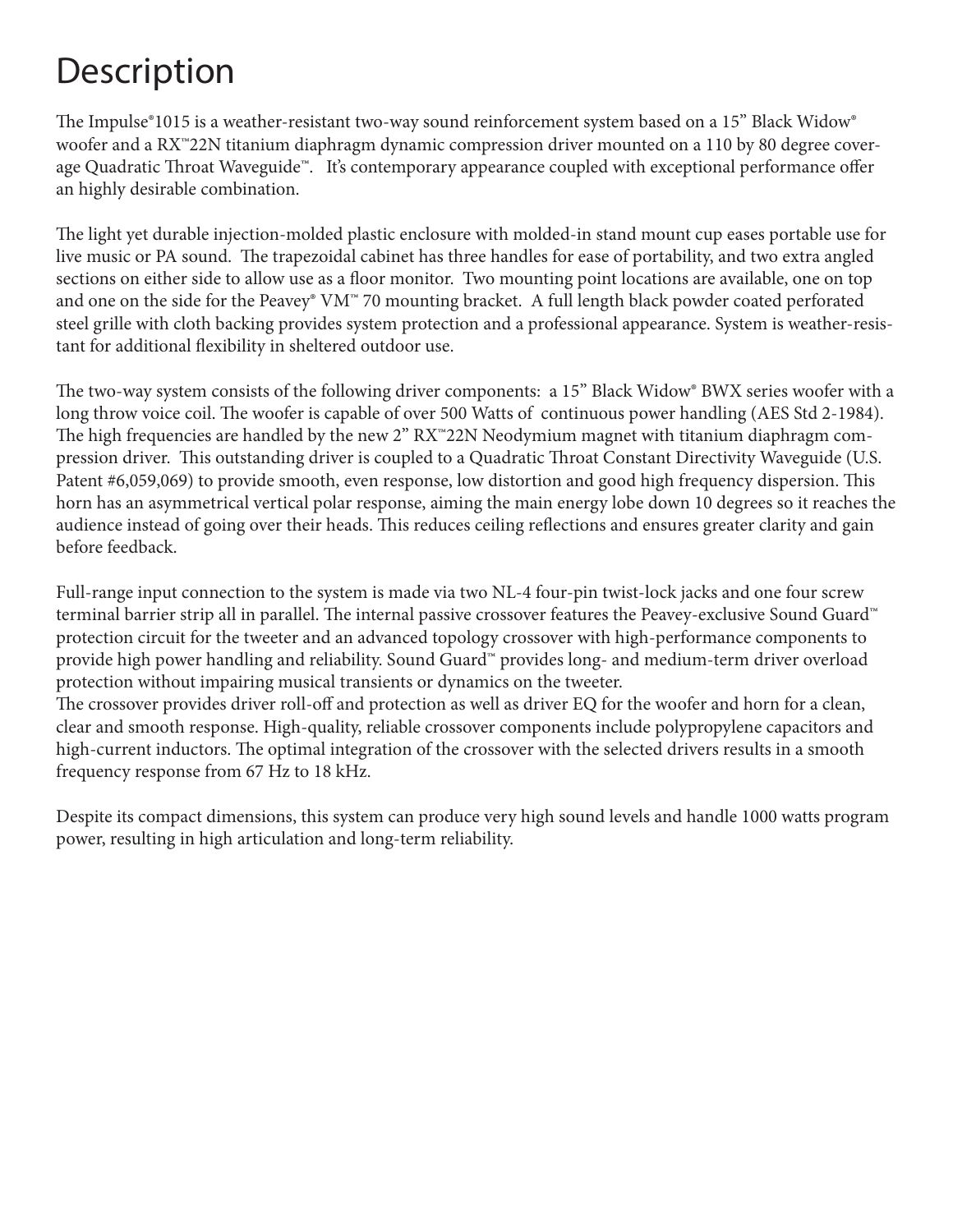## Flying or Mounting the Impulse™ Enclosure

IMPORTANT SAFETY INFORMATION FOR THE MOUNTING AND FLYING OF THE PEAVEY Impulse®1015

 CAUTION: Before attempting to suspend this speaker, consult a certified structural engineer. Speaker can fall from improper suspension, resulting in serious injury and property damage. Do not suspend or mount any other product or device from this enclosure! Maximum enclosure angle 30 degrees. Use only the correct mating hardware. All associated rigging is the responsibility of others.

ALWAYS USE A SUITABLE SAFETY CHAIN or wire rope, attached to an unused group of fly points or to the cabinet as directed by a certified structural engineer, and firmly attached to a suitable structural member as indicated by a certified structural engineer.

The recommended range of torque for the mounting bolts is 3.5 to 4.0 foot-lbs. (4.75 to 5.42 N-m). DO NOT OVERTIGHTEN ! If an insert spins free, it has been damaged, and the cabinet can not be safely flown from that set of inserts!

Never transport the cabinet while mounted on an array bracket or other mounting bracket, this may unduly stress the mounting inserts.

The use of threadlocker (blue type/medium strength) on the mounting bolts is recommended, as are the appropriate lockwashers, to insure that the mounting hardware will not vibrate loose over time. CAUTION: FOR CONTINUED SAFETY INSPECT RIGGING ANNUALLY.

#### GROUPING OF INSERT SETS

Group A

A set of four M6 inserts on the top, designed to be used with the Peavey VM 70 mounting bracket. The inserts can also be used with the proper forged machinery eyebolts to hang the cabinet. See Eyebolt Use and Eyebolt Specifications below.

#### Group B

A set of four M6 inserts on the left side, designed to be used with the Peavey VM 70 mounting bracket.

Both groups should always use all four inserts of a given group as a set; NEVER use just one insert to fly a cabinet! The pair of insert groupings are meant to have all four inserts used at once within a group.

Both groups should use an M6 x 1.0 mm per thread metric bolt, grade 8.8 or better, that penetrate the cabinet past the cabinet surface at least 1 / 2" (approx. 12 mm).

A maximum length of cabinet penetration is recommended not to exceed approx. 1.00" (approx. 25 mm) to avoid fouling the tip of the bolt on the sound absorbing material inside the cabinet.

When using a Peavey® VM 70 mounting bracket and lock washer, the length of the bolt should be a minimum of 0.75" (approx. 19 mm). A maximum length of cabinet penetration is recommended not to exceed approx. 1.25" (approx. 32 mm) to avoid fouling the tip of the bolt on the sound absorbing material inside the cabinet.

Both groups are designed to be used with the Peavey® VM 70 mounting bracket (03011050 black, 03011040 white). The Impulse®1015 can also be used with the Peavey® Wall-Mount Speaker Stand (00922940 black), which will fit into the built-in stand mount cup on the bottom of the cabinet.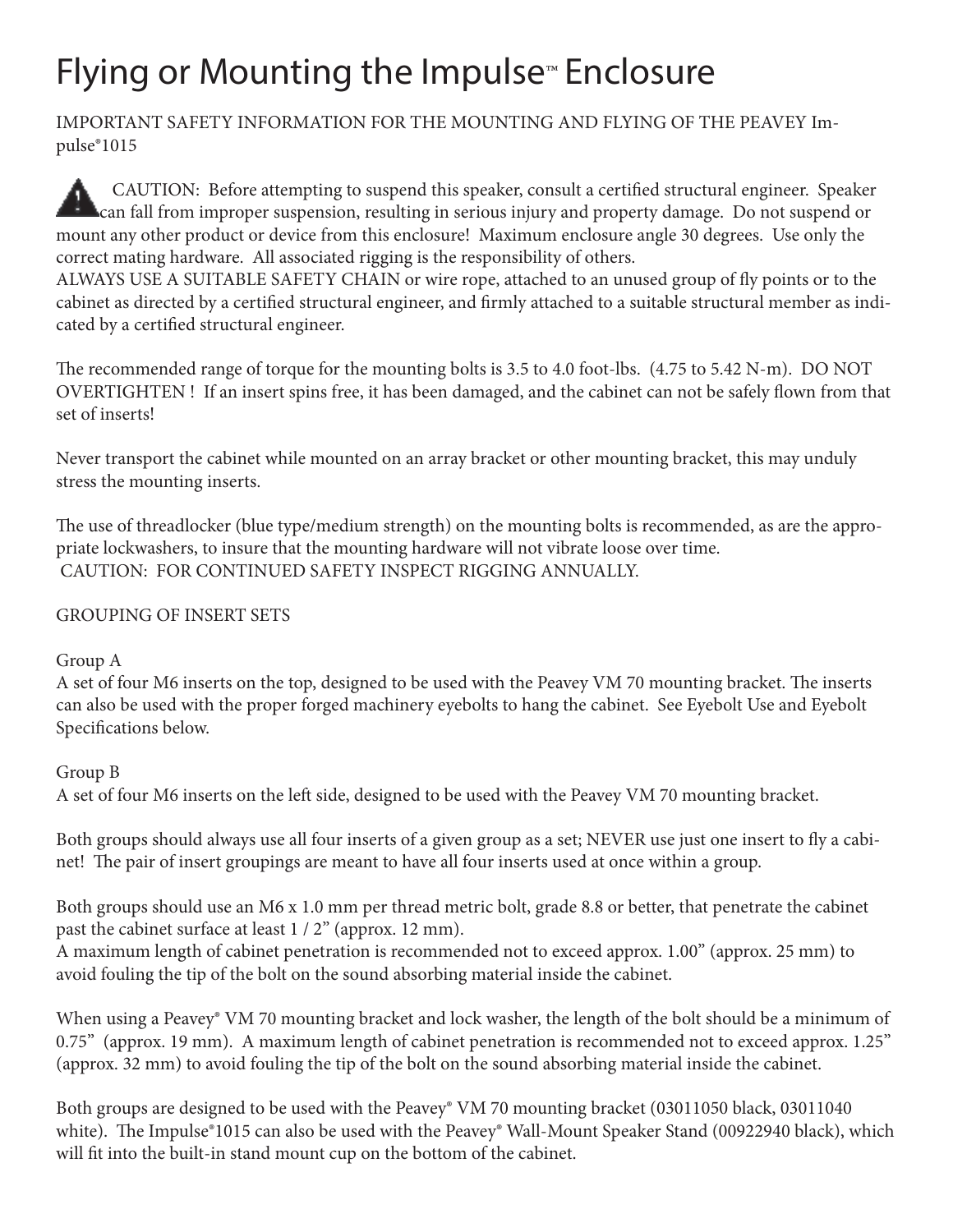#### EYEBOLT USEAGE

The group A insert group can be used with the proper eyebolts to fly the cabinet. Two eyebolts can be used to hang the cabinet using the front two inserts of Group A, and the rear two inserts can be used to pull up and angle the cabinet downward for small angles. For aiming the cabinet downward greater than a small angle, the use of the thumbscrew insert on the rear bottom of the cabinet, in the pole mount recess, can allow an M8 x 1.25 mm eyebolt to pull the cabinet back. Maximum angle is 45 degrees.

#### EYEBOLT SPECIFICATIONS

Eyebolts used in the Group A should be M6 metric thread. Eyebolts and bracket bolts must conform to certain minimum strength criteria for safety reasons. Unspecified eyebolts found at local hardware stores are not strong enough to maintain safety for overhead flying or rigging. Use only forged steel shoulder machinery eyebolts designed for rigging use, which adhere to the stated standards as outlined below.

Forged shoulder machinery eyebolts used for Group A inserts should be an M6 size, 1.0 mm per thread, and must conform to DIN 580 or ASTM A489 standards, for Germany, DGUV 17 (formerly BGV-C1) is the relevant standard. Minimum shank length should be 12 mm. Maximum recommended shank length is 26 mm (to avoid fouling the sound absorbent liner inside). The eyebolts should be rated for a minimum of 150 lbs straight pull working load.

For the pull-back eyebolt used on the thumbscrew position down at the bottom rear of the cabinet, this should be an M8 x 1.25 mm size eyebolt conforming to the same standards as the main eyebolts above.

If there are any questions regarding the proper hardware or practices for safe flying or rigging of the Peavey Impulse® 1015, contact a certified structural engineer, or consult with those local rigging companies who have trained and certified personnel.

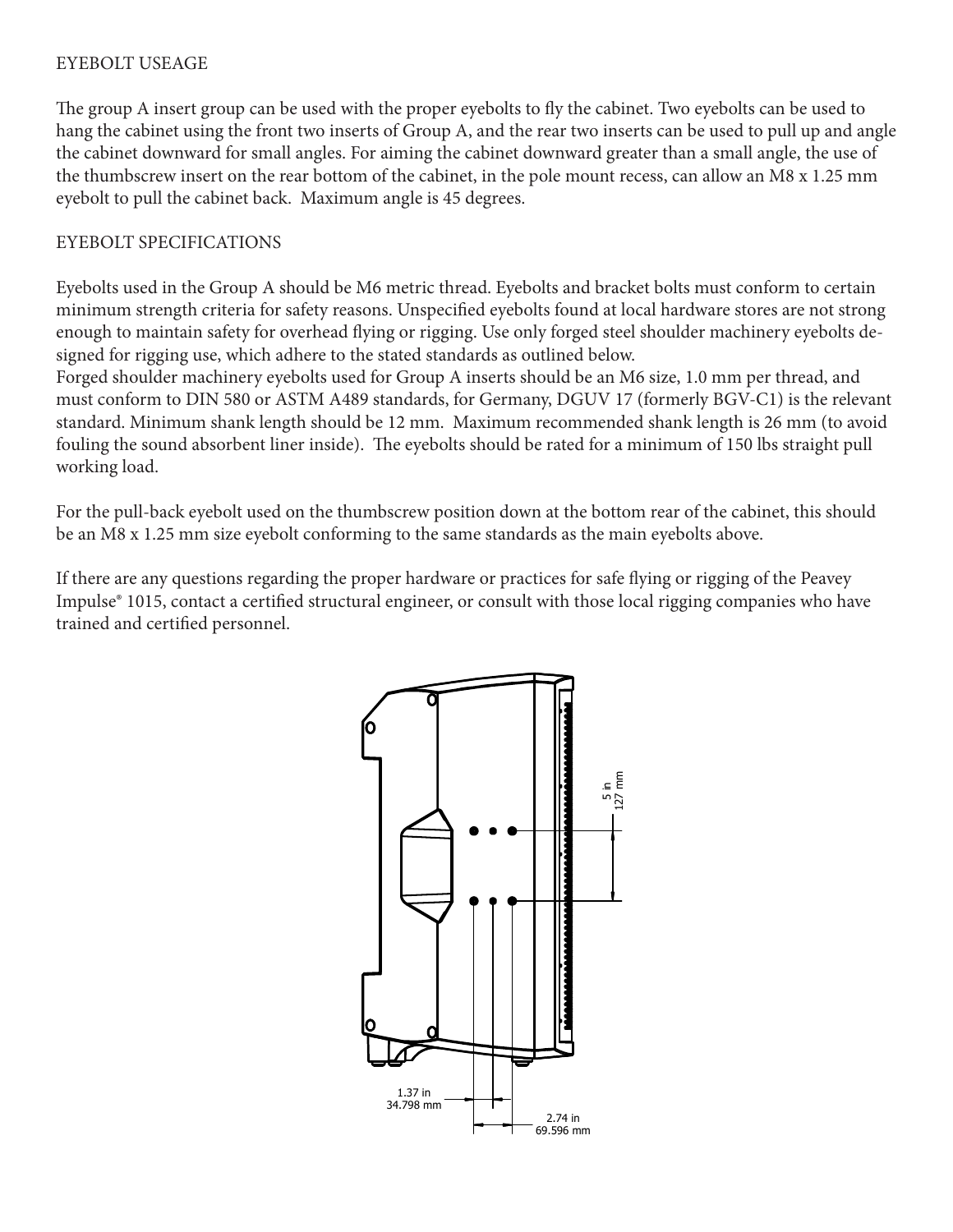